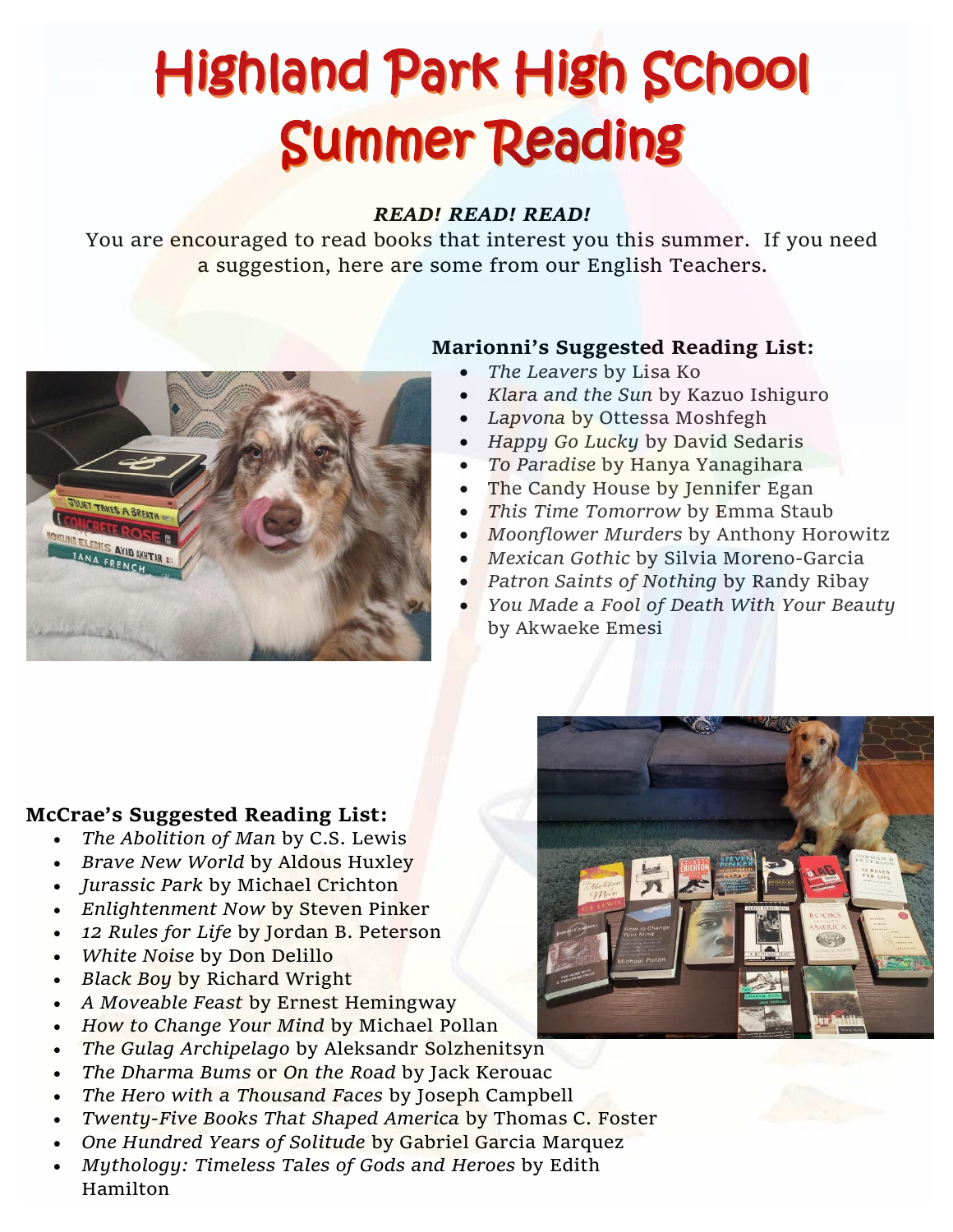#### **Krubski's Suggested Reading List:**

- *Making Faces* by Amy Harmon
- *Unwind* by Neil Schusterman
- *Edge of Everything* by Jeff Giles
- *Shelter by Harlan Coben*
- *Concrete Rose* by Angie Thomas
- *Guinness World Record* by GWR
- *Ghost Boys* by Jewell Parker Rhodes [\(Audio Link\)](https://www.youtube.com/watch?v=CuAQ6B3PY9g)
- *A Semi definitive list of Worst Nightmares* by Krystal Sutherland
- *The Hidden Mickeys of Walt Disney World Hidden Mickeys* by Kevin Neary

## **Roche's Suggested Reading List:**

- *The Shining* by Stephen King
- *Mr. Mercedes* by Stephen King
- *Under the Skin* by Michel Faber
- *Cosmos* by Carl Sagan
- *The Stranger* by Albert Camus
- *The Color Purple* by Alice Walker
- *Wanderers* by Chuck Wendig
- *Montana 1948* by Larry Watson
- *The 25th Hour* by David Benioff
- *Between the World and Me* by Ta-Nehisi Coates
- *At the Mountains of Madness* by H.P. Lovecraft
- "Rita Hayworth and Shawshank Redemption" by Stephen King
- *The Mutt: How to Skateboard and Not Kill Yourself* by Rodney Mullen
- *Batman: The Long Halloween* by Jeph Loeb and Tim Sale
- *Strange Case of Dr. Jekyll and Mr. Hyde* by Robert Louis Stevenson